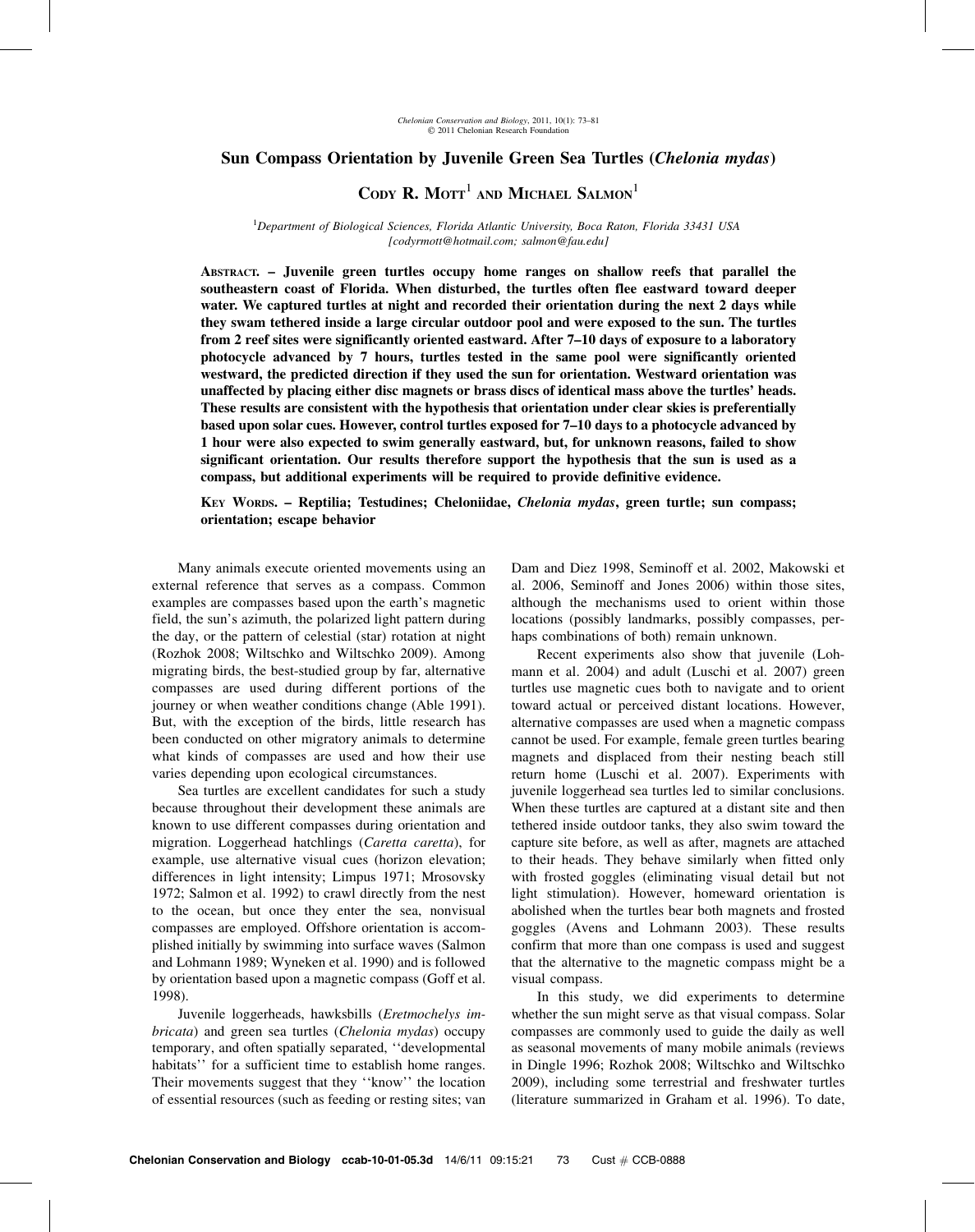

Figure 1. Shallow-water reefs where the turtles were captured. At both sites the reefs (dark patches or bands) are highlighted by white arrows. Star (upper diagram) shows the approximate location of the Florida Atlantic University Marine Laboratory.

only one study on sun compass orientation has been done using marine turtles. Fischer (1964) hypothesized that young green turtles used the sun for orientation and claimed that entrainment to a new light cycle predictably changed their directional preference. Such a change is expected when solar cues are used but Fischer presented no data to support his claim.

Our subjects were juvenile green turtles, which are common inhabitants of the shallow reefs that parallel the shore in southeastern Florida. These turtles frequently encounter swimming humans, but perhaps because of a historic turtle fishery, they are also wary and avoid close encounters by swimming away, often toward deep water. We captured juvenile turtles over the reef at night and tested their orientation during the daylight hours in a large outdoor tank with no view of the ocean, but with a clear view of the sun. The turtles oriented offshore (east to northeast), but after a week's exposure to a light cycle advanced by 7 hours, orientation was predictably shifted to the west or northwest. Magnets placed on the turtles did not alter this orientation shift. These results suggest that

offshore orientation might be mediated by a solar compass.

### METHODS

Capture, Maintenance, and Release of Turtles. — Between May and October 2009, juvenile green turtles were hand-captured at night by divers using SCUBA over shallow (2–6-m-deep) reefs that parallel the shoreline in areas of Palm Beach County, Florida (Fig. 1). One reef was located  $\sim$  37 km to the north (the Breakers reef) and the other,  $\sim$  5 km to the south (Boca Raton reef) of the Florida Atlantic University (FAU) Marine Laboratory in Boca Raton, Florida, where all of the experiments were done.

The day after capture, each turtle was weighed (nearest 0.1 kg) using a net and spring scale (Model 2012, Manley Industries, Lakewood, NJ) and measured (straight-line carapace length [SCL], to nearest 0.1 cm) using calipers. External parasites and epibiota (leeches and barnacles), if present, were removed. Minor abrasions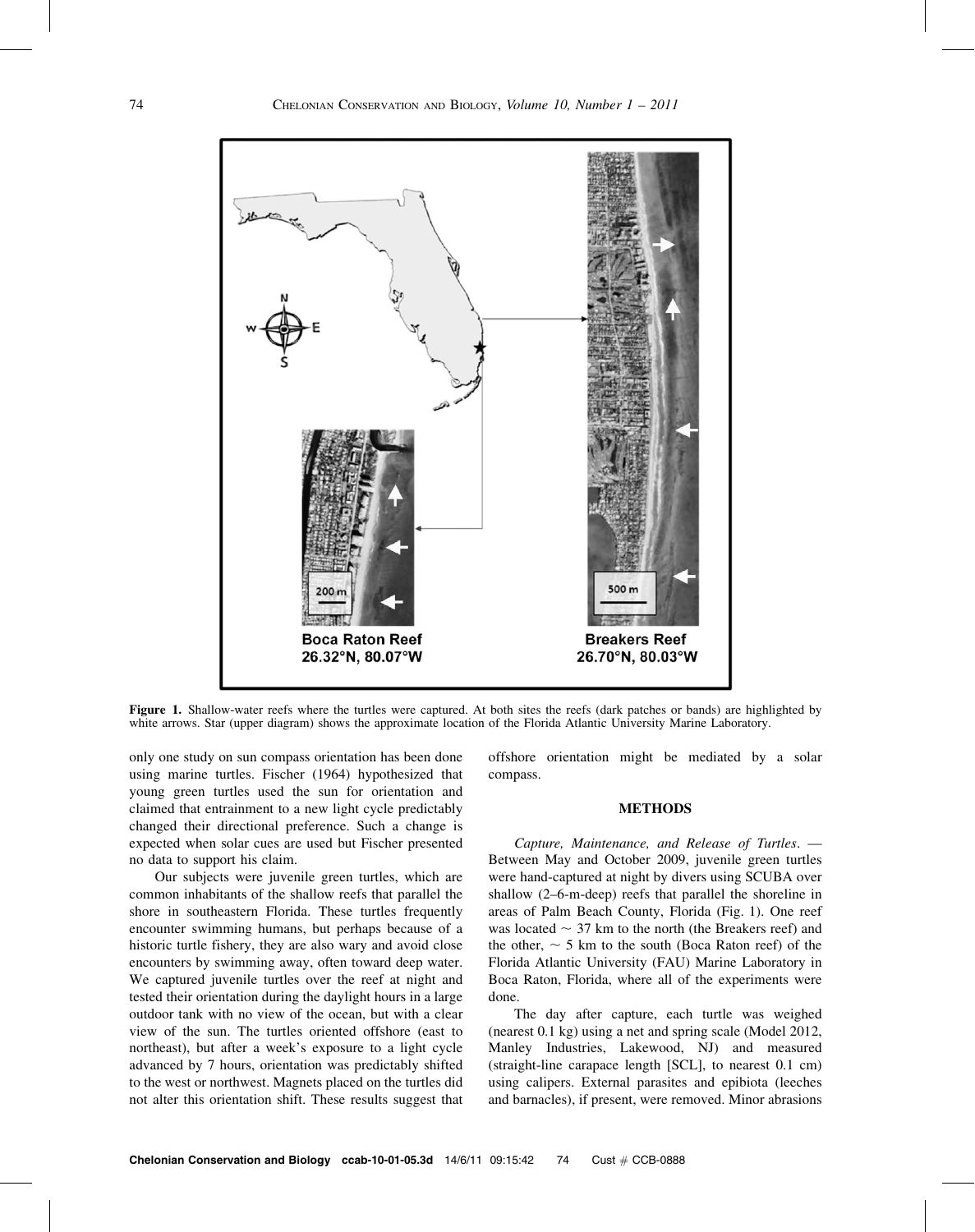

Figure 2. Procedures for measuring turtle orientation. A, A round plastic box was glued to the turtle's parietal scales. During experiments, the box contained either brass discs (shown here) or magnets of identical mass and shape. B, Turtle in its duct-tape harness, with the plastic box lid closed. Loop of spandex cloth is wrapped within the harness and used for tether attachment. C, Turtle is attached to a tether connected to the rotating arm that registers its swimming direction. D, Turtle swimming during its trial.

were treated with antibiotic ointment. All of the turtles used in tests were in excellent condition. Six turtles were usually captured on the same evening and then isolated individually in round, plastic laboratory tanks (1.78 m diameter  $\times$  1.22 m deep; capacity of 1891 L) continuously supplied with filtered seawater. The tanks were positioned in 2 adjacent rows of 3 tanks each, with each tank illuminated by 2 full-spectrum fluorescent tubes (ReptiSun<sup>®</sup> 5.0 and 10.0, ZooMed). The rows were isolated from one another by black plastic sheeting so that each row of tanks could be simultaneously exposed to a different light cycle controlled by timers. However, for the first 2 days after capture, the tank light cycle matched the ambient light cycle (lights on 30 minutes before sunrise and off 30 minutes after sunset).

While the lights were on, the turtles were fed once daily using a temporally irregular schedule. The diet consisted of romaine, red leaf, and green leaf lettuce supplemented with raw squid, fish, and shrimp  $(2\% - 5\%$ of body weight daily; Witham and Furch 1977, Higgins 2003). A hollow concrete block was placed in each tank to simulate a ledge similar to the kind used by turtles as a nighttime resting site. The turtles were otherwise left undisturbed except for daily tank cleaning to remove feces and excess food. Turtles ate irregularly during their first week in captivity but later fed aggressively. All turtles gained weight by the time their period in captivity ended (within 3 weeks after capture).

Turtles were released during the day within a few hundred meters of their capture site. Just prior to their release, a flipper tag (Model 1005-681, Inconel) was placed on the trailing edge of each front flipper and a

passive identification tag (Model TX1406L, Destron-Fearing) was inserted into the musculature of the right front shoulder. Released turtles were frequently seen again during our nighttime searches for new turtles.

Orientation Tank. — Tests were done in an outdoor custom-built circular fiberglass tank located at the FAU laboratory, about 200 m from the beach. The tank measured 6.10 m in diameter and 2.44 m deep (capacity  $= 71,308$  L). It was painted light blue and filled to a depth of 1.4 m with filtered seawater. At water level, the turtles had an  $\sim$  70 $^{\circ}$  view around the zenith that included the tops of 2 canopy awnings over adjacent tanks to the southwest, the crowns of 2 palm trees to the west, and an overhead supporting beam (oriented on a southwest to northeast axis) used to suspend a rotating lever arm just above the water surface in the center of the tank (Fig. 2).

The tank wall consisted of 4 vertical sections sealed together and reinforced from top to bottom with stainless steel bolts. Those bolts weakly distorted the magnetic field near the seams but their magnetic influence could not be detected (with a Schonstedt Model DM 2220 fluxgate magnetometer) more than 1.0 m away from the wall. Within that central area, the horizontal and vertical components of the earth's field were virtually identical to those measured at the beach. The turtles were confined to that central area by a short lever arm, plus a 1-m-long nylon rope tether that limited the distance that the turtles could swim from the center of the tank to  $\sim 2.0$  m. That system, however, placed no limit on the turtle's swimming direction.

Testing Protocol. — Each turtle was prepared for tests using the following procedures. First, each turtle was removed from its indoor tank and patted dry with a soft towel. A circular patch of soft Velcro<sup>®</sup>,  $\sim$  3.0 cm in diameter, was attached by its adhesive surface to the turtle's parietal scales; a small hollow plastic box with Velcro hooks glued to the bottom was then secured to the patch (Fig. 2A). This ''head box'' (3.3 cm diameter  $\times$  2.0 cm high; mass,  $\sim$  8.0 g) was used in experiments (see below) to contain either 2 small disc-shaped neodymium magnets stacked together (Model D82E, K & J Magnetics) or a pair of brass discs of identical shape and mass (Fig. 2B).

Each turtle was also fitted with a temporary harness made with several wraps of heavy-duty duct tape around the body, just behind the front flippers (Fig. 2B). A loop of spandex cloth was inserted within the tape harness at the dorsal midline and served as a point of attachment for the nylon rope tether. The turtle was then carried a short distance outdoors, placed inside the tank, and connected to the lever arm by the tether (Fig. 2C). This arrangement allowed the turtle to swim in the central area of the tank and pull the rotating arm behind it (Fig. 2D). A digital encoder (S1-360-250-I-B-S, U.S. Digital) linked to the arm continuously recorded the turtle's swimming direction.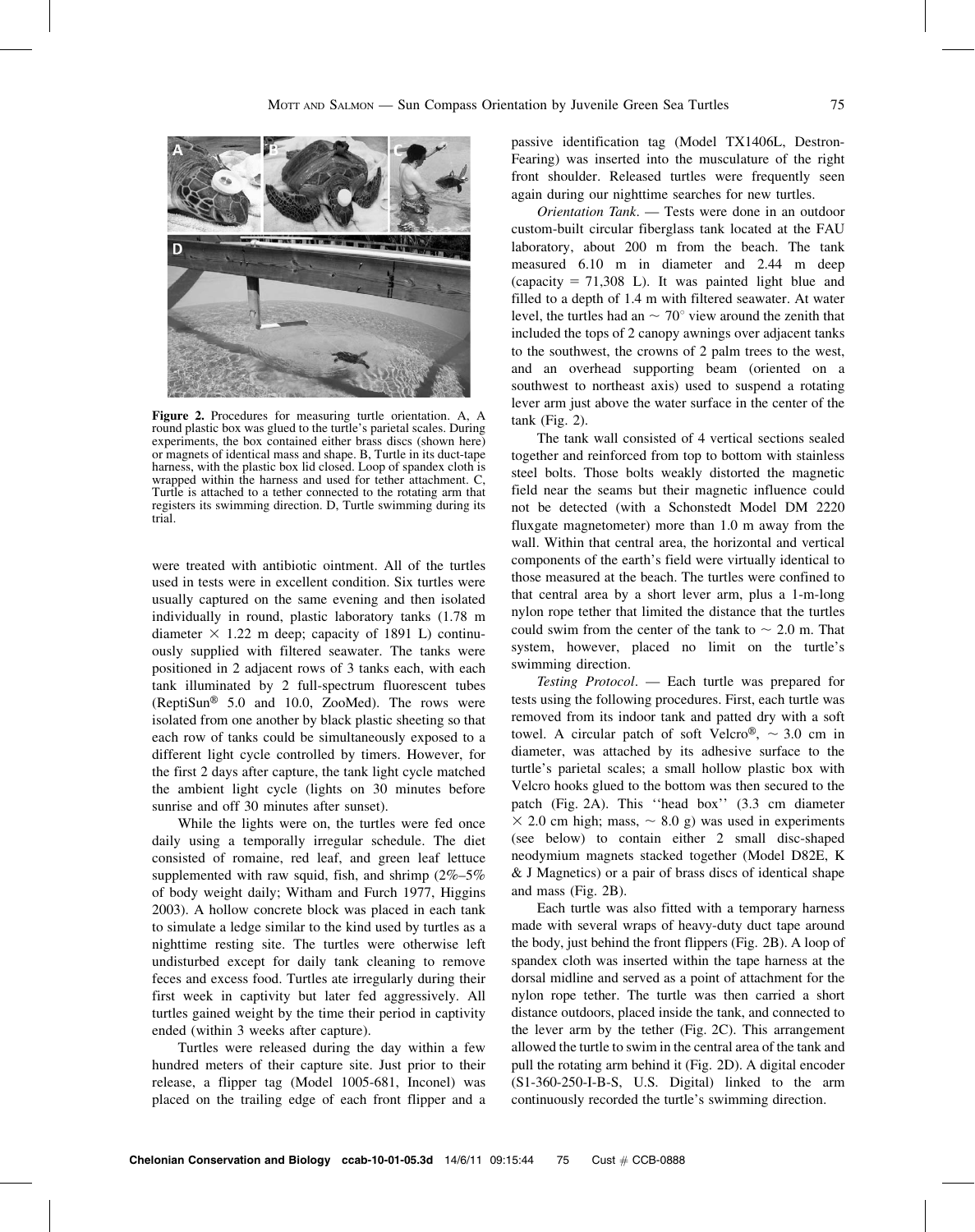Once the turtle was attached to its tether, it was released in one of 4 cardinal directions and left alone in the tank for a 1-hour trial. Its orientation was recorded every 30 seconds during the last 15 minutes of the trial. The data were stored on a computer located in an adjacent shed.

At the conclusion of the trial, the turtle was removed from the tank, relieved of its harness and ''head box'' (by peeling the cloth Velcro from its parietal scales), and returned to its laboratory holding tank.

Because thunderstorms often occurred during the afternoon all swimming trials were done between 0845 hours and 1400 hours, when the sky was generally clear and the sun was only briefly obscured by occasional clouds.

Initial Trials and Later Experimental Tests. — To determine if the turtles oriented in a consistent direction, an initial orientation trial was done within 48 hours after capture. During this trial the head box (with its lid closed) was attached to the turtles' parietal scales, but left empty.

Experimental tests were done 7–10 days later after 3 turtles in one row of tanks were entrained to a light cycle advanced by 1 hour (controls) and 3 turtles in the adjacent row were entrained to a light cycle advanced by 7 hours (experiments). Each turtle was then given 2 tests (1 each day for 2 days). During one test, the head box contained magnets; during the other it contained brass discs. Tests were balanced so that half of the turtles were first tested with the magnets and half were first tested with the brass discs. When another group of 6 turtles was captured, the control and experimental turtles were housed in different rows of tanks.

The fluxgate magnetometer was used to measure the distortion of earth's magnetic field produced by the magnets. Measurements were made as a function of horizontal distance (in 5-cm steps) until the values no longer differed from background.

The experimental tests were designed to determine what compass cues the turtles used during their initial trial. If, for example, the turtles were using the sun for orientation, then entrainment to an advanced photocycle should cause them to shift their orientation in a counterclockwise direction relative to their orientation during the initial trial. The amount of that angular change was estimated by the change in the sun's azimuth over a 7-hour period when the experiments were done (the average of the hourly change in the daily azimuth between May and October 2009). Azimuth plots were obtained from the National Oceanic and Atmospheric Administration online solar calculator (Earth Systems Research Laboratory, Global Monitoring Division, www.esrl.noaa. gov/gmd/grad/socalc/).

However, if the turtles were using magnetic rather than solar cues for orientation, then clock shifting was predicted to have no effect on orientation because use of a magnetic compass does not require time-compensation. Thus, the orientation *direction* chosen by the turtles after

entrainment to an advanced photocycle should indicate whether a solar or a magnetic compass was being used.

Attaching magnets and brass discs to the turtles was done to determine if more than one compass could be used and if so, which was ''preferred'' (e.g., the ''hierarchy'' of compasses; Able 1991). For example when tested with brass discs in the head box, the turtles had the option of choosing either a magnetic or visual compass for orientation. However, when tested with magnets the turtles should have been unable to use directional information from the earth's magnetic field. If they remained oriented, then they should do so using an alternative (and perhaps visual) compass (as in Avens and Lohmann 2003).

Turtles exposed to a 1 hour advance in the photocycle were included as controls to determine whether orientation was affected by laboratory confinement and/or exposure to an altered photocycle. Assuming there were no such adverse effects, we anticipated that the turtles in this group, whether tested with either brass or magnetic discs, would orient in directions similar to those chosen by turtles during their initial trial because the sun's azimuthal change over a 1-hour period was, on average, relatively small. We expected that any such change would probably be obscured by variation among the turtles in their preferred orientation.

Data Collection and Statistics. — A software program (Arena Tracker) specifically developed for orientation studies (by W.P. Irwin, University of North Carolina, Chapel Hill, NC) was used to determine a mean angle of orientation for each turtle. Mean angles during the initial trials were initially pooled by the capture site (Breakers reef or Boca Raton reef) to determine a second-order mean angle and r-vector (measure of dispersion) for each distribution. Rayleigh tests were used to determine whether those distributions were significantly clustered. If they were, Watson tests were used to determine if the distributions from the 2 reef sites differed statistically (Zar 1999).

Rayleigh tests were also used to determine whether the control (1-hour-advanced light cycle) and experimental (7-hour-advanced cycle) turtles showed significant orientation. The magnet and brass groups were analyzed separately for both the control and experimental turtles. When significant orientation occurred, Watson tests were used to determine whether the 2 distributions under each entrainment regime differed statistically (Zar 1999).

The mean azimuthal change over a 1-hour and 7-hour period was used to predict the change in orientation that clock-shifted turtles should show if using the sun as a reference. A one-sample test for the mean angle (Zar 1999) was used to determine whether the predicted angular shift fell within the 95% confidence limits of the observed angular shift. If it did, then the observed and predicted angular changes were considered statistically identical.

T-tests (Zar 1999) were used to determine whether the SCL and mass measurements for the turtles captured at each reef site were statistically uniform.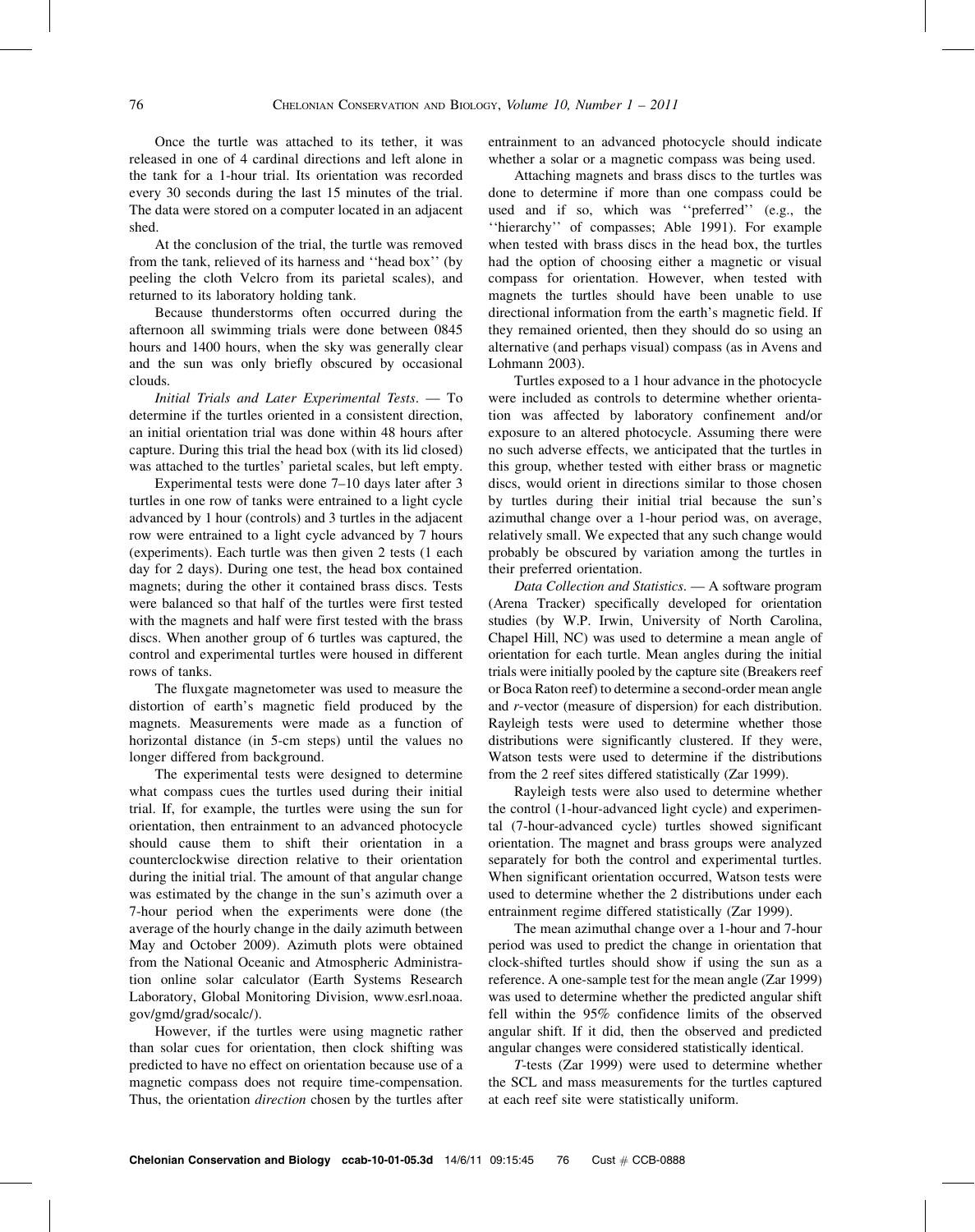

Figure 3. Attenuation plot of horizontal magnetic field intensity generated by the disk magnets used in these experiments, plotted against distance. Dashed line in plot shows presumed values above the range of the magnetometer's sensitivity. Background intensity (gray line): 253 mG. Note that the magnets distort the earth's horizontal field over a distance exceeding 40 cm.

In all statistical tests, probabilities  $\leq 0.05$  were considered significant.

## **RESULTS**

Turtles. — Only juvenile green turtles ( $\leq 60.0$  cm) were seen on the reefs. At the Breakers site, turtles were encountered under or near the eastern reef ledges, or on the rubble from a collapsed pier extending to the east in front of the Breakers Hotel. At the Boca Raton site turtles were found resting on the bottom between artificial reef modules or under natural reef ledges. At both capture sites a few turtles were actively swimming over the reef at night.

All turtles were approached using bright underwater flashlights. Inactive turtles resting on the bottom were simply grasped and brought to the surface for transfer to a waiting boat. Active turtles were both curious and wary; they were most easily captured when one diver attracted their attention while another approached from the rear. Turtles that escaped from a diver's grasp repeatedly circled both divers from a safe distance; once alerted they could not be captured until later, after a return to the area.

In total, 21 juvenile green turtles were captured at the Boca Raton reef and 18 at the Breakers reef. The Boca Raton turtles were (mean  $\pm$  SD) 38.1  $\pm$  10.16 cm SD in SCL (range 25.9–59.2 cm) and  $8.73 \pm 7.67$  kg SD in mass. The Breakers turtles were slightly smaller: 34.1  $\pm$  7.25 cm SD in SCL (range 27.4–52.1 cm) and  $5.63 \pm 4.70$  kg SD in mass. Both size and mass were normally distributed. Turtles from the 2 sites did not differ statistically in either character (SCL,  $t = 1.37$ ,  $p = 0.18$ ; mass,  $t = 1.50$ ,  $p = 0.14$ ; df = 37).

Magnetic Measurements. — The disc magnets placed on each turtle's head distorted the earth's magnetic field in the horizontal plane over a distance exceeding 40 cm, longer than the SCL of many of the turtles (Fig. 3).



**Figure 4.** Initial orientation shown by the Boca Raton ( $n = 19$ ) and Breakers reef ( $n = 17$ ) turtles tested within 48 hours of capture. Filled dots represent the mean angle of orientation by each turtle. The group mean angle (a) is shown by the arrow whose length is proportional to the r-vector (dispersion). Dashed lines represent the 95% confidence interval for the mean angle. Both groups of turtles are significantly oriented. The 2 distributions are statistically identical (see text).

Initial Orientation Trials. — When released in the orientation tank, tethered turtles initially swam with vigor and made frequent dives of short duration. After about 10–15 minutes, the turtles stopped circling, swam more slowly, dove for longer periods, and oriented in a direction that was usually maintained for the rest of the trial. During the initial trials, the Boca Raton turtles  $(n = 19;$  data lost for 2 turtles) on average headed northeast (95% CI: 38 $\degree$   $\pm$  31 $\degree$  SD) whereas the Breakers turtles  $(n = 17;$  data lost for 1 turtle) headed eastnortheast (82 $\degree$  ± 21 $\degree$  SD; Fig. 4). Both groups of turtles were significantly oriented. The two distributions did not differ statistically (Watson  $U^2 = 0.165$ , not significant) and so were pooled to yield a combined initial trial mean angle of  $63^{\circ} \pm 20^{\circ}$  SD.

Orientation After Entrainment. — Turtles entrained to a 1-hour advance in the light cycle and tested with magnets or brass discs failed to show significant orientation (Fig. 5, top diagrams). Turtles entrained to a 7-hour advance in the light cycle were significantly oriented (Fig. 5, lower diagrams), whether bearing magnets (301 $\degree$   $\pm$  34 $\degree$  SD) or brass discs (303 $\degree$  ± 42 $\degree$  SD). The two distributions did not differ statistically and were pooled to yield a group mean angle of  $302^{\circ} \pm 26^{\circ}$  SD.

If the turtles exposed to a 7-hour advance in the light cycle were using the sun's azimuth as a reference, they should have, on average, shifted their orientation counterclockwise by  $\sim 145^{\circ}$  (Fig. 6). The predicted group mean angle was therefore  $145^{\circ}$  to the left of 63 $^{\circ}$ , or 278 $^{\circ}$ . The observed mean angle  $(302^{\circ})$  fell within the 95% confidence limits of 278 $^{\circ}$  ( $\pm$  26 $^{\circ}$  SD, or 252 $^{\circ}$  - 304 $^{\circ}$ ).

### DISCUSSION

Initial Orientation Trials. — Green turtles used in the initial trials were well oriented (Fig. 4) but not in the directions that we anticipated. We hypothesized that the turtles captured at the Breakers reef might orient toward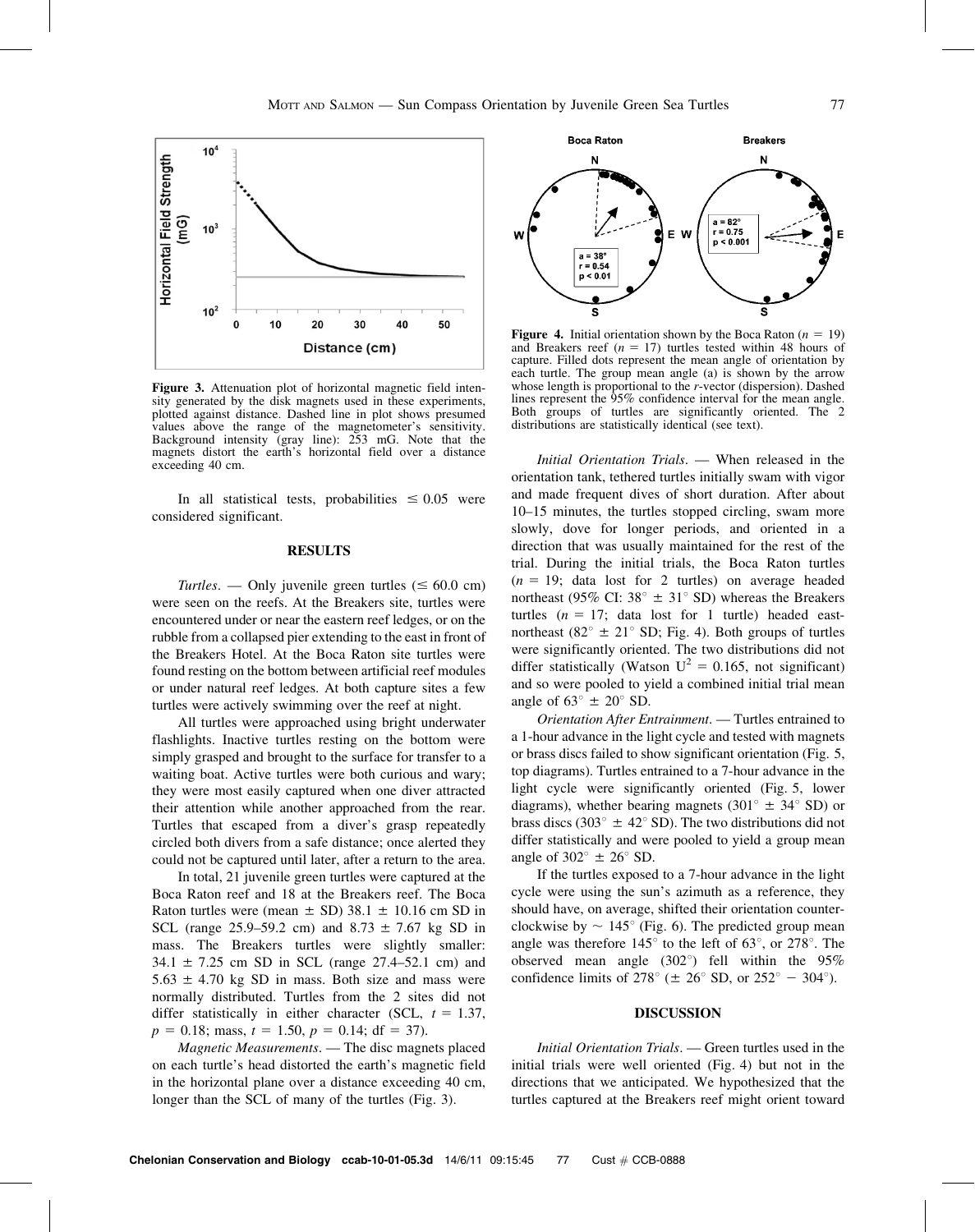

Figure 5. Results for the turtles entrained to different photocycles for 7–10 days. Above, after a 1-hour advance; below, after a 7-hour advance. Tests after exposure to both light regimes were done twice (usually on consecutive days), once when magnets were inside the "head box" (left diagrams) and once when the box contained brass discs (right diagrams). The turtles showed no significant orientation after the 1-hour advance but were significantly oriented after the 7-hour advance. Dashed lines represent the 95% confidence interval for the mean angle.

home, as did the juvenile green turtles captured at a similar distance from the test site in a previous study (Avens and Lohmann 2004). We were uncertain about how the Boca Raton reef turtles would respond since they were captured so close ( $\sim$  5 km) to the location of the orientation trials. We found that both the Breakers reef and Boca Raton reef turtles were oriented in a statistically identical (generally eastward) direction, which in neither instance was toward their capture site. In fact, their behavior most closely resembled the y-axis orientation shown by amphipods (Scapini 2006; Forward et al. 2009) and terrestrial turtles (DeRosa and Douglas 1982) that direct animals on perpendicular courses away from suboptimal habitats, and toward more favorable habitats.

We hypothesize that the green turtles were showing an escape response toward offshore waters, behavior that could be advantageous for 2 reasons. First, there are additional reefs in deeper water that might provide cover in the form of hiding places. Second, in deeper water green turtles might better use their superior swimming speed and maneuverability (Heithaus et al. 2002, 2005) to either avoid or distance themselves from potential threats (historically, humans; currently, sharks).

Because virtually nothing is known about how turtles in our local population actually respond to their predators, the efficacy of such an escape strategy remains unknown. However, there is no question that functionally this response differs from the responses described in previous studies that demonstrate the turtles' ability to determine



Figure 6. Hour-by-hour changes in the sun's azimuth (left, in degrees measured from North) and in its geographic position (right) for May (filled diamonds) when experiments began, through October (open diamonds) when experiments ended. The distance between points A and B on the time scale (0900 to 1000 hours) indicates the azimuth angle change expected on the y axis (left) after entrainment to a 1-hour advance in the morning  $(\Delta_{\text{Mav}} = 16^{\circ}; \Delta_{\text{Oct}} = 19^{\circ})$ . The distance between points A and C (0900 to 1600 hours) indicates the azimuth angle change expected after a 7-hour advance in the light cycle ( $\Delta_{\text{May}} = 168^{\circ}$ ,  $\Delta_{\text{Oct}} = 122^{\circ}$ ; average = 145°). Note that the sun's azimuth over 7 hours changes from the southeastern to the southwestern portion of the sky.

their location relative to the capture site, and then to orient toward home (Avens and Lohmann 2004; Lohmann et al. 2004).

Why, then, did our turtles behaved so differently? The answer may be a function of the ecological setting. Our turtles occupy long, narrow home ranges for at least several months at a time, and perhaps longer (Makowski et al. 2006). These sites are located in clear, shallow water where the turtles feed on patches of algae located on brightly illuminated flat reefs that parallel the shoreline (Fig. 1). When threatened by a predator in such a habitat, escape options are probably limited. Moving into yet shallower water toward the surf zone provides no cover and probably compromises maneuverability. Swimming parallel to the shore (to the north or south) risks continued exposure over a flat reef optimal for algae growth, but without places to hide and therefore also devoid of cover (Fig. 1). Thus, the best option may be to swim offshore.

In contrast, the turtles studied by Lohmann et al. (2004) and by Avens and Lohmann (2004) were found in extensive and highly productive shallow bays where visibility was limited, and where resources such as food patches were probably spaced out rather than spatially concentrated. In such an environment, there may be a premium on an ability to ''know'' the area and to home to specific locations within the bay, but no advantage to an escape response in any particular direction. In that kind of ecological setting, an ability to return to the original encounter site might be especially favored.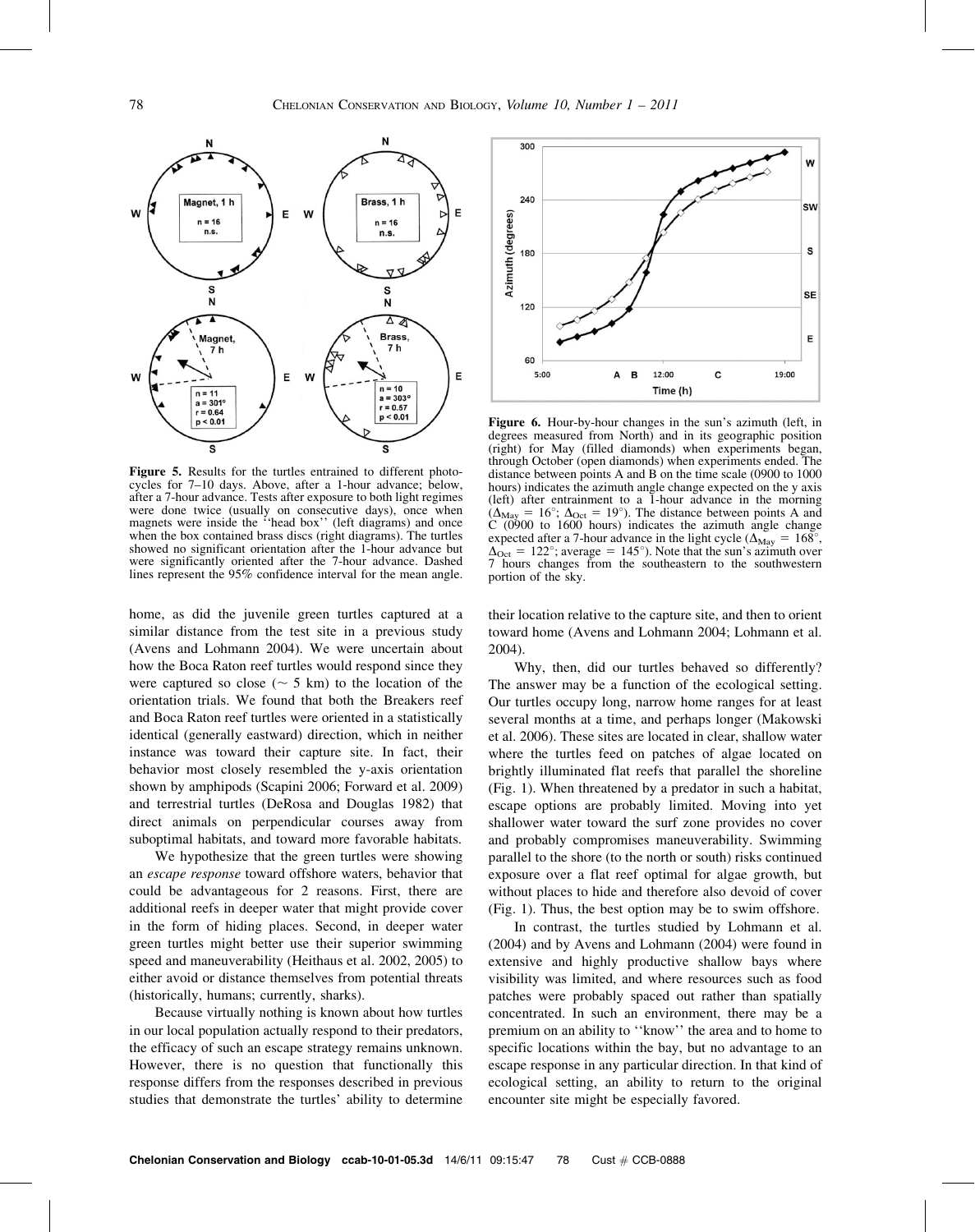Our results do not mean that green turtles from our population are incapable of homing. In an unpublished study, McDermott and Salmon (unpubl. data, 2004) tracked the movements of 3 juvenile green turtles captured at the Breakers reef after their release in deep water, 1.0–3.0 km away. Over several hours, all 3 returned to shallow water and from there, swam toward their capture site.

Experimental Trials. — The use of the sun for orientation is complicated by its change in both direction (azimuth) and elevation (altitude) throughout the day. Most organisms ignore changes in the sun's altitude, responding instead to the sun's azimuth (Hasler et al. 1958; Dingle 1996; Rozhok 2008; Wiltschko and Wiltschko 2009). The underlying mechanism is a biological ''clock'' that dictates a temporal schedule of compensation for the azimuth change (Wiltschko et al. 2000; Wiltschko and Wiltschko 2009). Following that schedule permits the animal to consistently orient in the same direction. At Boca Raton, for example, the azimuth changes slowly in the early morning and late afternoon, and rapidly during the midday. Patterns of daily variation also change seasonally. At the northern middle latitudes, hourly variation during the midday is largest during the summer solstice and declines toward the equinoxes as the sun's declination moves southward (Fig. 6). Since our trials were done as these changes progressed (May through October), we used the average seasonal rate of change to estimate by how much orientation would be affected by a 7-hour advance in the light cycle. That estimate was a counterclockwise shift of  $\sim 145^{\circ}$  (an expected mean angle of  $278^{\circ}$ ). The mean angle shown by the entrained turtles  $(302^{\circ})$  fell with the 95% confidence interval of that estimate.

Two methods have been used to demonstrate that a solar (or lunar) compass is used for orientation. One is to deflect the apparent location of the celestial body using mirrors (Kramer [1952] with birds; Enright [1961] with amphipods; Dacke et al. [2004] with beetles) and induce an immediate shift in orientation by the animal. Another method is to alter the animal's perception of time by entraining it to a new light cycle (the clock-shifting experiment) and then to also demonstrate a predictable change in orientation based upon the animal's azimuth compensation schedule at its perceived time (Schmidt-Koenig 1960, 1961; Wiltschko et al. 2000). In this study, we entrained the turtles to a light cycle advanced by 7 hours relative to local time, then exposed the turtles to the sun during the morning and early afternoon. However, to the entrained turtles, the ''day'' had started 7 hours earlier, and so they perceived their solar reference as an afternoon sun in the southwestern portion of the sky (Fig. 6). To escape to the east-northeast during the afternoon, turtles should orient almost directly away from the afternoon sun. Our turtles behaved as predicted because most of them oriented to the northwest, or almost directly away from the morning sun (Fig. 6).

Control turtles were exposed to a photocycle advanced by 1 hour. For reasons that we cannot explain, these turtles failed to show significant orientation (Fig. 5). Since the control turtles were tested at the same time and during the same days as the experimental subjects (trials of the control and experimental turtles alternated during each daily session), the failure of the controls to orient cannot be attributed to any differences associated with the time or place where testing occurred.

At the same time, the failure of the controls to orient was informative because it showed that 1) potential cues that might have been used to maintain vectors (palm trees and canopy awnings; the beam supporting the lever arm) were insufficient to account for the initial east-northeast performance of the turtles, and that 2) orientation performance was sensitive to even slight changes in the timing of the light–dark cycle. That sensitivity is characteristic of solar or lunar orientation (Schmidt-Koenig 1960, 1961; Enright 1961). These data are therefore consistent with the hypothesis that the turtles are using the sun as a reference, but clearly additional experiments (with control animals that orient as anticipated and with turtles tested under overcast skies) are required to demonstrate unequivocally that there is a cause and effect relationship between the sun's location and the turtles' orientation.

Cues Mediating the Escape Response. — We anticipated on the basis of previous work with juvenile loggerheads (Avens and Lohmann 2003) that when green turtles had magnets placed on their head they would rely on an alternative, and probably visual, compass (Avens and Lohmann 2003). That expectation was confirmed as after entrainment to a 7-hour light advance the turtles in the magnet group oriented as predicted if the sun was used as a guidepost (Fig. 5). However, turtles in the brass group also oriented to the northwest and their behavior, contrary to expectations, suggests that the escape response is preferentially mediated by nonmagnetic cues because even when magnetic cues were available, they were apparently not used. Perhaps magnetic cues are used when the sun is obscured by clouds or during escape responses performed at night. Further research will be required to provide the answers. But if the turtles are to respond immediately to threats encountered during the daylight hours, the sun is certainly an advantageous cue. It is almost always visible to an animal living in clear, shallow coastal waters off the east coast of Florida. In addition, its east–west arc across the sky makes it an especially useful reference for an animal whose movements are largely confined to reefs oriented north to south (Makowski et al. 2006).

Other marine animals are known to use the sun for orientation when they are threatened, or somehow find themselves in suboptimal habitats. Adult parrot fish (Scarus guacamaia and Scarus coelestinus) in Bermuda feed on algae growing on the surface of rocks in shallowwater bays. When alarmed they flee rapidly offshore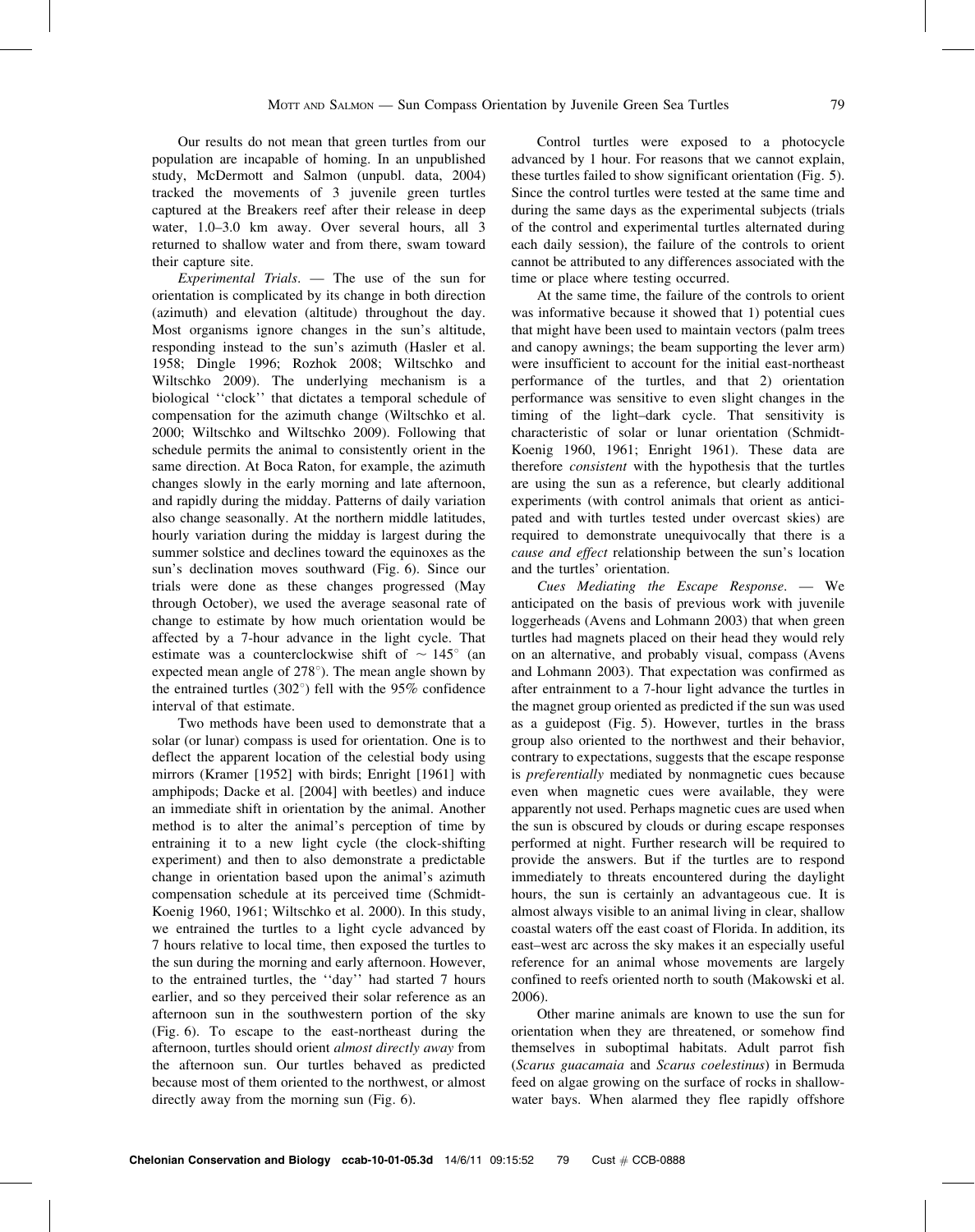toward deep water reefs. Their orientation is mediated by the sun (Winn et al. 1964). The sun is also used by terrestrial amphipods living on beaches in southern Europe (Talitrus; Scapini 2006) and North Carolina (Talorchestia; Forward et al. 2009). These crustaceans orient toward land when waves carry them into predatorrich shallow waters, or (in Talitrus) toward moist sand when they are swept into excessively dry, hot sand farther away from the swash zone.

The role of solar orientation in the daily and periodic migratory movements of marine turtles remains unexplored. One possibility is that the sun is used in much the same way as in migratory birds. Diurnally migrating birds use geomagnetic rather than solar cues for orientation, probably because they move rapidly and with rapid changes in latitude, the sun's azimuth compensation schedule also shows a rapid change. However, having arrived at their destination (a breeding or an overwintering site), birds learn the local azimuth schedule. Birds may even remember 2 such learned schedules, one appropriate for their breeding and another for their overwintering site (Wiltschko and Wiltschko 2009). This functional arrangement might also apply to marine turtles that seasonally migrate between home ranges located at higher and lower latitudes (Avens and Lohmann 2004); studies to investigate this possibility remain obvious topics for future research.

#### **ACKNOWLEDGMENTS**

This study was completed by CRM in partial fulfillment of the requirements for a Masters of Science degree in the Department of Biological Sciences, Florida Atlantic University (FAU). It was supported by the National Save the Sea Turtle Foundation, by the Gumbo Limbo Nature Center, by generous contributions to the Nelligan Sea Turtle Fund, and by Force-E Dive Centers. Sara Milton and Jeanette Wyneken served on the thesis committee and provided invaluable advice and guidance. Larisa Avens, Bill Irwin, Ken Lohmann, Neal Tempel, and Mark Royer provided crucial advice. Dick Forward's comments improved an earlier draft. This project could not have been completed without the assistance of many dive buddies (D. Anderson, S. Bollenbacher, D. Cameron, J. Conrad, J. Duarte, J. Guertin, R. Newman, S. Petrison, and S. Shelb). Help in daily maintenance, tagging and assistance during the trials was provided by L. Bachler, G. Bechtel, D. Cameron, S. Faquir, J. Guertin, C. O'Connor, R. Rubin, R. Scarbrough, M. Webb, and A. Wershoven. K. Rusenko and the marine turtle specialists at the Gumbo Limbo Environmental Complex promoted this project by providing tank space. Permits to complete this study were issued by the National Marine Fisheries Service (permit 13573), the Florida Fish and Wildlife Conservation Commission (TP 173), and the FAU Institutional Animal Care and Use Committee (A09-12).

## LITERATURE CITED

- ABLE, K.P. 1991 Common themes and variations in animal orientation systems. American Zoologist 31:157–167.
- AVENS, L. AND LOHMANN, K.J. 2003. Use of multiple orientation cues by juvenile loggerhead sea turtles Caretta caretta. Journal of Experimental Biology 206:4317–4325.
- AVENS, L. AND LOHMANN, K.J. 2004. Navigation and seasonal migratory orientation of juvenile sea turtles. Journal of Experimental Biology 207:1771–1778.
- DACKE, M., BYRNE, M.J., SCHOLTZ, C.H., AND WARRANT, E.J. 2004. Lunar orientation in a beetle. Proceedings of the Royal Society of London B 271:361–365.
- DEROSA, C.T. AND DOUGLAS, H.T. (1982) A comparison of compass orientation mechanisms in three turtles (Trionyx spinifer, Chrysemys picta and Terrapene carolina). Copeia 2: 394–399.
- DINGLE, H. 1996. Migration: The biology of life on the move. Oxford: Oxford University Press, Inc, 474 pp.
- ENRIGHT, J.T. 1961. Lunar orientation of Orchestoidea corniculata Stout (Amphipoda). Biological Bulletin Woods Hole 120:148–156.
- FISCHER, K. 1964. Spontanes richtungsfinden nach dem sonnenstand bei Chelonia mydas L. (suppenschildkrote). Naturwissenschaften 51:203.
- FORWARD, R.B., BOURLA, M.H., LESSIOS, N.N., AND COHEN, J.H. 2009. Orientation to shorelines by the supratidal amphipod Talorchestia longicornis: wavelength specific behavior during sun compass orientation. Journal of Experimental Marine Biology and Ecology 376:102–109.
- GOFF, M., SALMON, M., AND LOHMANN, K.J. 1998. Hatchling sea turtles use surface waves to establish a magnetic compass direction. Animal Behaviour 55:69–77.
- GRAHAM, T., GEORGES, A., AND MCELHINNEHY, N. 1996. Terrestrial orientation by the eastern long-necked turtle, Chelodina longicollis, from Australia. Journal of Herpetology 30:467–477.
- HASLER, A.D., HORRALL, R.M., WISBY, W.J., AND BRAEMER, W. 1958. Sun-orientation and homing in fishes. Limnology and Oceanography 3:353–361.
- HEITHAUS, M.R., FRID, A., AND DILL, L.M. 2002. Shark-inflicted injury frequencies, escape ability, and habitat use of green and loggerhead turtles. Marine Biology 140:229–236.
- HEITHAUS, M.R., FRID, A., WIRSING, A.J., BEJDER, L., AND DILL, L.M. 2005. The biology of sea turtles under risk from tiger sharks at a foraging ground. Marine Ecology Progress Series 288:285–294.
- HIGGINS, B.M. 2003. Sea turtle husbandry. In: Lutz, P.L., Musick, J.A., and Wyneken, J.W. (Eds.). The Biology of Sea Turtles. Volume II. Boca Raton, FL: CRC, pp. 411–440.
- KRAMER, G. 1952. Experiments on bird orientation. Ibis 94:265–285.
- LIMPUS, C.J. 1971. Sea turtle ocean finding behaviour. Search 2: 385–387.
- LOHMANN, K.J., LOHMANN, C.M.F., EHRHART, L.M., BAGLEY D.A., AND SWING, T. 2004. Geomagnetic map used in sea-turtle navigation. Nature 248:909–910.
- LUSCHI, P., BENHAMOU, S., GIRARD, C., CICCIONE, S., ROOS, D., SUDR, J., AND BENVENUTI, S. 2007. Marine turtles use geomagnetic cues during open-sea homing. Current Biology 17:126–133.
- MAKOWSKI, C., SEMINOFF, J.A., AND SALMON, M. 2006. Home range and habitat use of juvenile Atlantic green turtles (Chelonia mydas L.) on shallow reef habitats in Palm Beach, FL, USA. Marine Biology 148:1167–1179.
- MROSOVSKY, N. 1972. The water-finding ability of sea turtles. Brain, Behaviour and Evolution 5:202–225.